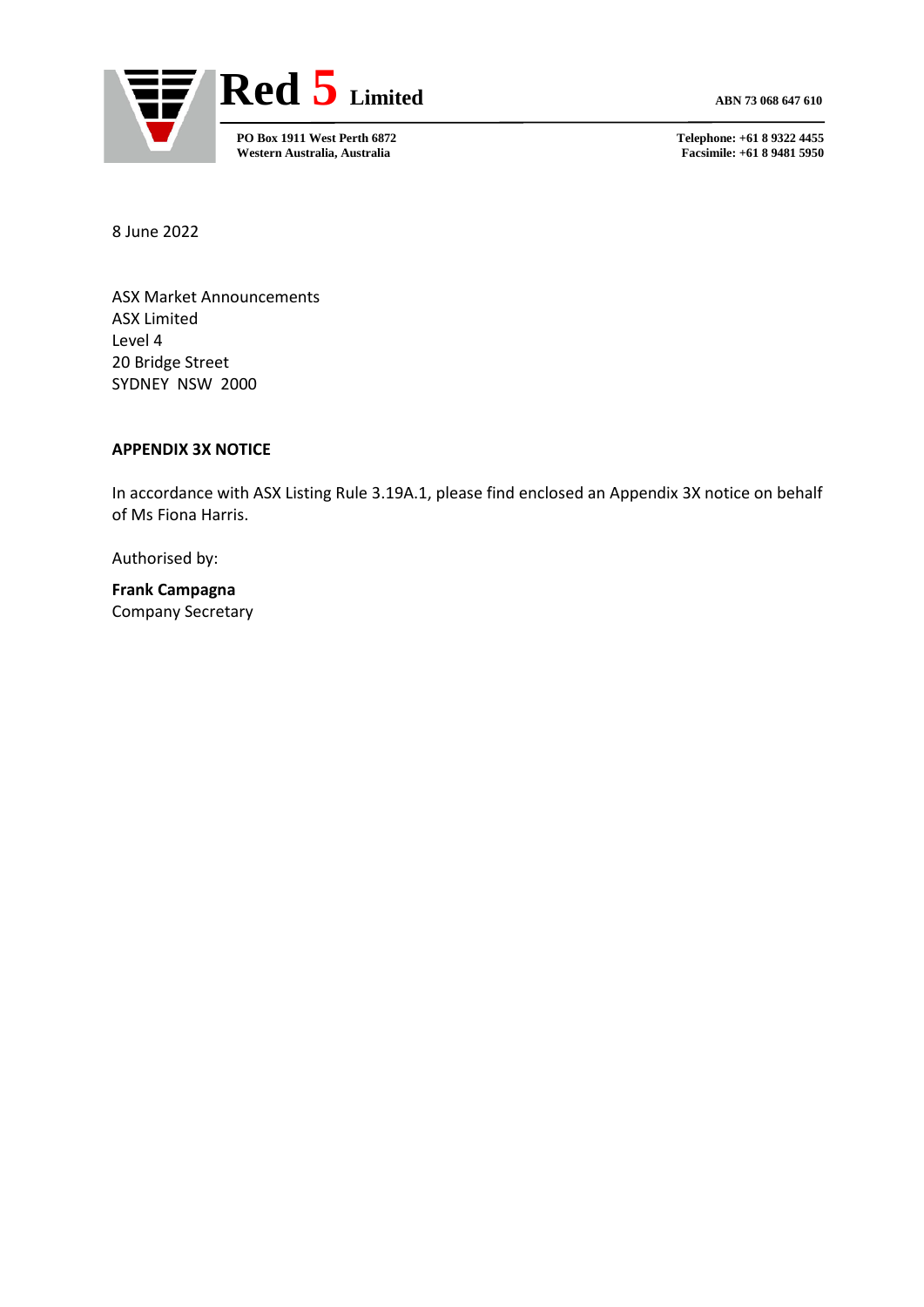*Rule 3.19A.1*

## **Appendix 3X**

## **Initial Director's Interest Notice**

*Information or documents not available now must be given to ASX as soon as available. Information and documents given to ASX become ASX's property and may be made public.*

Introduced 30/9/2001.

| Name of entity: | Red 5 Limited  |
|-----------------|----------------|
| ABN:            | 73 068 647 610 |

We (the entity) give ASX the following information under listing rule 3.19A.1 and as agent for the director for the purposes of section 205G of the Corporations Act.

| Name of Director:    | Fiona Elizabeth Harris |
|----------------------|------------------------|
| Date of appointment: | 8 June 2022            |

**Part 1 - Director's relevant interests in securities of which the director is the registered holder**

*In the case of a trust, this includes interests in the trust made available by the responsible entity of the trust*

**Number & class of securities** Nil

**Part 2 - Director's relevant interests in securities of which the director is not the registered holder** *In the case of a trust, this includes interests in the trust made available by the responsible entity of the trust*

| Name of holder & nature of interest<br>Note: Provide details of the circumstances giving rise to the relevant interest. | Number & class of securities |
|-------------------------------------------------------------------------------------------------------------------------|------------------------------|
| Nil                                                                                                                     |                              |
|                                                                                                                         |                              |

<sup>+</sup> See chapter 19 for defined terms.